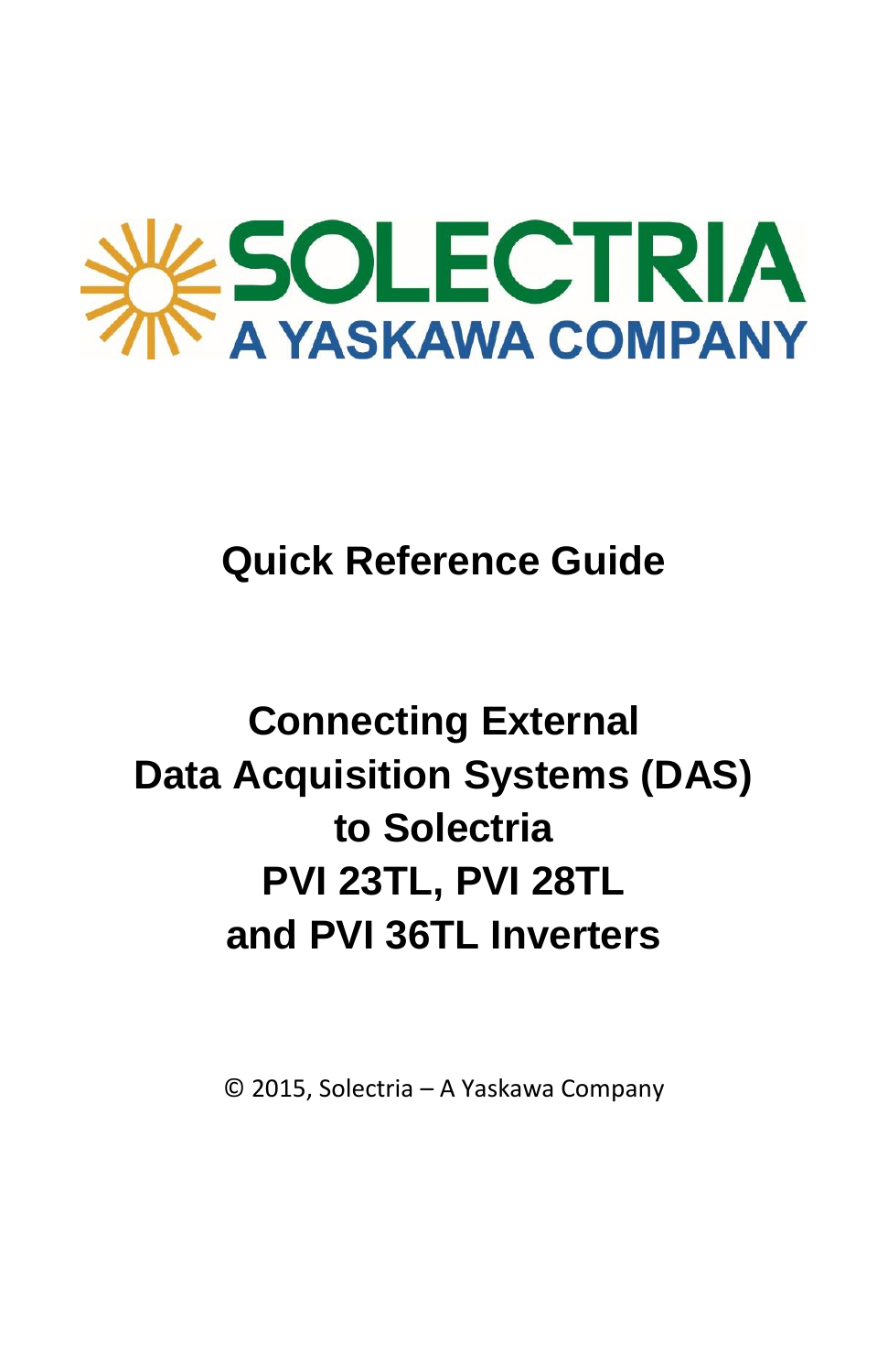## **IMPORTANT SAFETY INSTRUCTIONS**

In this guide "inverter" or "inverters" refers to the inverter models: PVI 23TL PVI 28TL and PVI 36TL.

This guide contains important instructions that must be followed to connect an external Data Acquisition System (DAS) to the inverter(s).

To reduce the risk of electrical shock, and to ensure the safe installation and operation of the inverter, the following safety symbols are used to indicate dangerous conditions and important safety instructions:



**WARNING:** This indicates a fact or feature very important for the safety of the user and/or which can cause serious hardware damage if not applied appropriately. **Use extreme caution when performing this task.**

- Solectria PVI 23-36TL inverters support up to 32 inverters/devices on the Modbus (RS-485) daisy chain.
- Solectria recommends that the Modbus (RS-485) daisy chain for PVI 23- 36TL inverters is limited to a maximum of 1600 ft (500m).



**Fig. 1:** TL inverters in a Modbus (RS-485) daisy chain with an external DAS

- Care must be taken when daisy chaining the inverters as shown above utilizing a Shielded Twisted Pair Modbus cable such as Belden 9841. Star or T connections should be avoided.
- The shield continuity should be maintained for the entire length of the daisy chain and should only be connected to ground (GND) at the Data Acquisition System (DAS).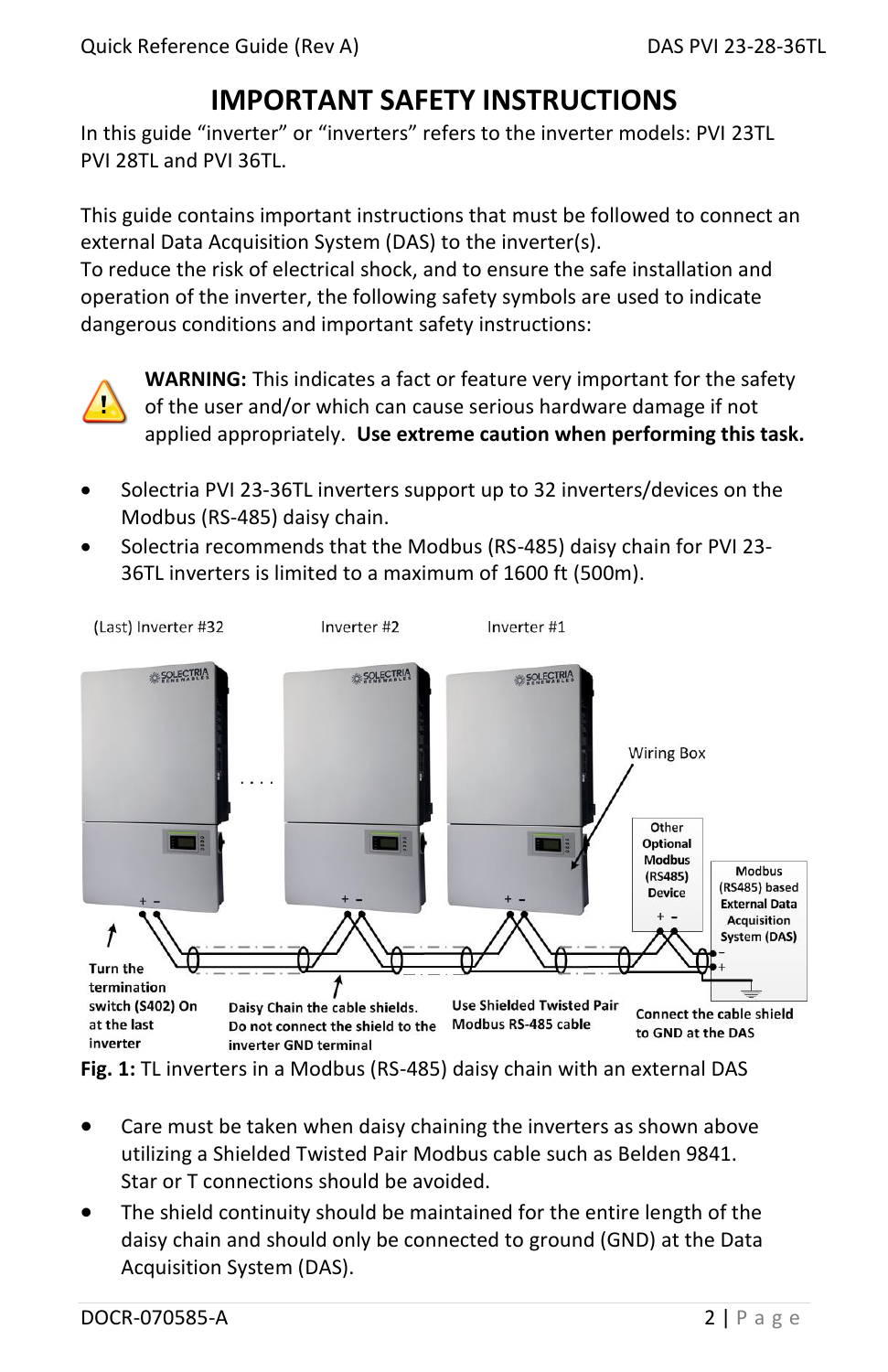

**Warning:** Risk of Electric Shock.

Make sure all DC and AC power to the unit has been disconnected before opening the inverter wiring box.

- 1. Open the wiring box and remove the protective cover.
- 2. Bring the cable into wiring box through knockout holes at the bottom.
- 3. Connect the Modbus (RS-485) wires to the green Phoenix wiring (P208) ensuring correct polarity and using a twisted pair in the shielded twisted pair cable.



**Fig. 2:** The above image shows the Modbus (RS-485) cable connection where the Modbus daisy chain ends. Notice how the cable shield is not landed inside the inverter.